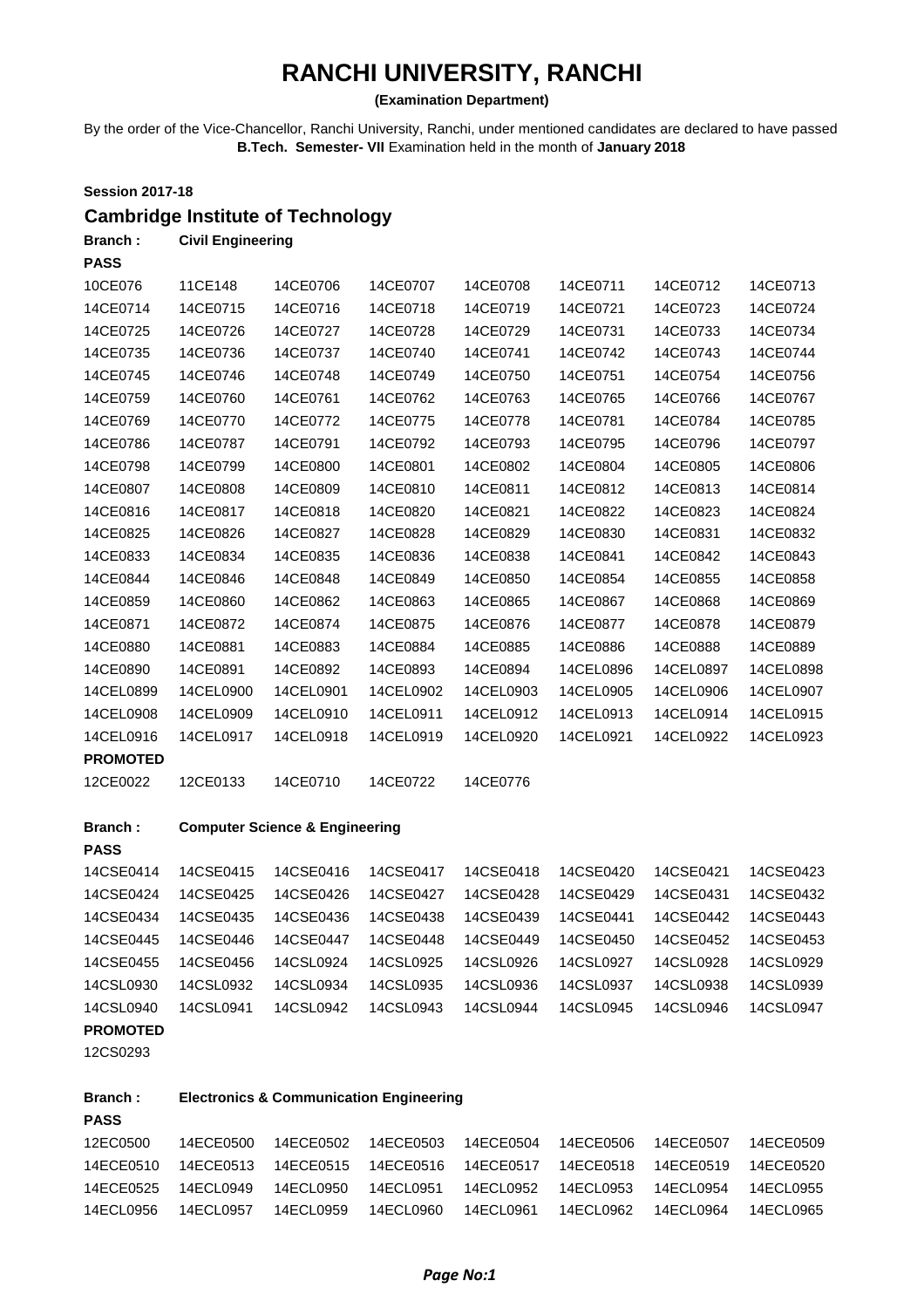14ECL0966 14ECL0967 14ECL0969 14ECL0970

#### **PROMOTED**

12EC0470 14ECE0508

| <b>Branch:</b>  |           | <b>Electrical &amp; Electronics Engineering</b> |           |           |           |           |           |
|-----------------|-----------|-------------------------------------------------|-----------|-----------|-----------|-----------|-----------|
| <b>PASS</b>     |           |                                                 |           |           |           |           |           |
| 14EE0458        | 14EE0459  | 14EE0462                                        | 14EE0463  | 14EE0464  | 14EE0465  | 14EE0466  | 14EE0468  |
| 14EE0469        | 14EE0470  | 14EE0471                                        | 14EE0472  | 14EE0473  | 14EE0474  | 14EE0475  | 14EE0478  |
| 14EE0479        | 14EE0480  | 14EE0481                                        | 14EE0482  | 14EE0484  | 14EE0485  | 14EE0486  | 14EE0487  |
| 14EE0488        | 14EE0490  | 14EE0491                                        | 14EE0492  | 14EE0493  | 14EE0494  | 14EE0496  | 14EE0497  |
| 14EE0498        | 14EE0499  | 14EEL0971                                       | 14EEL0972 | 14EEL0974 | 14EEL0975 | 14EEL0976 | 14EEL0978 |
| 14EEL0979       | 14EEL0980 | 14EEL0981                                       | 14EEL0982 |           |           |           |           |
| <b>DDAMATER</b> |           |                                                 |           |           |           |           |           |

**PROMOTED**

14EEL0973 14EEL0977

| <b>Branch:</b>  | <b>Mechanical Engineering</b> |           |           |           |           |           |           |
|-----------------|-------------------------------|-----------|-----------|-----------|-----------|-----------|-----------|
| <b>PASS</b>     |                               |           |           |           |           |           |           |
| 12ME0515        | 14ME0526                      | 14ME0527  | 14ME0528  | 14ME0529  | 14ME0531  | 14ME0532  | 14ME0536  |
| 14ME0537        | 14ME0538                      | 14ME0540  | 14ME0542  | 14ME0544  | 14ME0545  | 14ME0546  | 14ME0547  |
| 14ME0548        | 14ME0549                      | 14ME0550  | 14ME0551  | 14ME0553  | 14ME0554  | 14ME0556  | 14ME0557  |
| 14ME0558        | 14ME0559                      | 14ME0562  | 14ME0564  | 14ME0565  | 14ME0566  | 14ME0567  | 14ME0571  |
| 14ME0574        | 14ME0575                      | 14ME0576  | 14ME0578  | 14ME0580  | 14ME0581  | 14ME0582  | 14ME0583  |
| 14ME0584        | 14ME0585                      | 14ME0587  | 14ME0588  | 14ME0589  | 14ME0590  | 14ME0595  | 14ME0597  |
| 14ME0598        | 14ME0601                      | 14ME0602  | 14ME0603  | 14ME0604  | 14ME0605  | 14ME0609  | 14ME0610  |
| 14ME0611        | 14ME0612                      | 14ME0613  | 14ME0615  | 14ME0616  | 14ME0617  | 14ME0619  | 14ME0620  |
| 14ME0621        | 14ME0622                      | 14ME0624  | 14ME0625  | 14ME0626  | 14ME0627  | 14ME0628  | 14ME0629  |
| 14ME0630        | 14ME0631                      | 14ME0632  | 14ME0633  | 14ME0634  | 14ME0635  | 14ME0636  | 14ME0637  |
| 14ME0638        | 14ME0640                      | 14ME0641  | 14ME0643  | 14ME0644  | 14ME0645  | 14ME0646  | 14ME0647  |
| 14ME0648        | 14ME0649                      | 14ME0651  | 14ME0652  | 14ME0654  | 14ME0655  | 14ME0656  | 14ME0657  |
| 14ME0659        | 14ME0660                      | 14ME0663  | 14ME0664  | 14ME0665  | 14ME0666  | 14ME0667  | 14ME0668  |
| 14ME0670        | 14ME0671                      | 14ME0672  | 14ME0673  | 14ME0674  | 14ME0676  | 14ME0677  | 14ME0678  |
| 14ME0679        | 14ME0681                      | 14ME0682  | 14ME0683  | 14ME0685  | 14ME0686  | 14ME0688  | 14ME0689  |
| 14ME0690        | 14ME0691                      | 14ME0693  | 14ME0694  | 14ME0695  | 14ME0698  | 14ME0699  | 14ME0700  |
| 14ME0701        | 14ME0705                      | 14MEL0983 | 14MEL0984 | 14MEL0985 | 14MEL0986 | 14MEL0987 | 14MEL0988 |
| 14MEL0989       | 14MEL0990                     | 14MEL0991 | 14MEL0992 | 14MEL0994 | 14MEL0996 | 14MEL0997 | 14MEL0998 |
| 14MEL0999       | 14MEL1000                     | 14MEL1001 | 14MEL1002 | 14MEL1003 | 14MEL1004 | 14MEL1005 | 14MEL1006 |
| 14MEL1007       | 14MEL1008                     | 14MEL1009 | 14MEL1010 | 14MEL1011 | 14MEL1012 | 14MEL1014 | 14MEL1015 |
| <b>PROMOTED</b> |                               |           |           |           |           |           |           |
| 12ME0666        | 14ME0530                      | 14ME0535  | 14ME0541  | 14ME0560  | 14ME0568  | 14ME0596  | 14ME0618  |
| 14ME0623        | 14ME0639                      | 14ME0653  | 14ME0684  | 14MEL0993 |           |           |           |
|                 |                               |           |           |           |           |           |           |

# **NILAI Educational Trusts Group of Institutions**

| <b>Branch:</b>  | <b>Civil Engineering</b> |           |          |          |          |          |          |
|-----------------|--------------------------|-----------|----------|----------|----------|----------|----------|
| <b>PASS</b>     |                          |           |          |          |          |          |          |
| 12CE0978        | 13CE0349                 | 13CE0389  | 14CE0262 | 14CE0263 | 14CE0264 | 14CE0267 | 14CE0268 |
| 14CE0270        | 14CE0276                 | 14CE0277  | 14CE0280 | 14CE0281 | 14CE0282 | 14CE0284 | 14CE0288 |
| 14CE0290        | 14CE0291                 | 14CE0292  | 14CE0293 | 14CE0294 | 14CE0295 | 14CE0296 | 14CE0297 |
| 14CE0298        | 14CE0299                 | 14CE0301  | 14CE0305 | 14CE0306 | 14CE0307 | 14CE0308 | 14CE0309 |
| 14CE0310        | 14CSE0317                | 14CSE0318 |          |          |          |          |          |
| <b>PROMOTED</b> |                          |           |          |          |          |          |          |
| 12CE0975        |                          |           |          |          |          |          |          |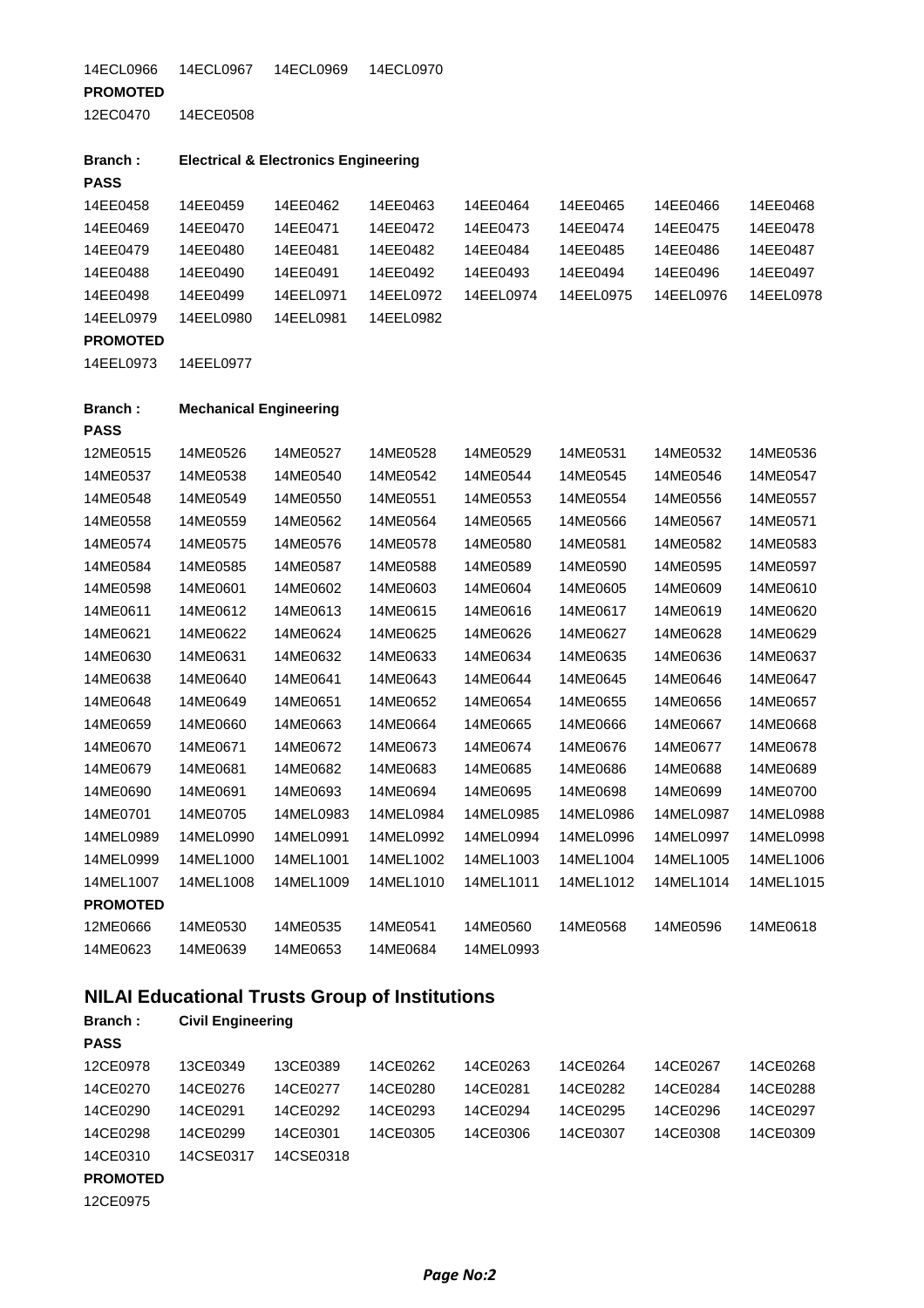| Branch:<br><b>PASS</b>                    |                                    | <b>Computer Science &amp; Engineering</b>       |                                                    |                      |                       |                       |                       |
|-------------------------------------------|------------------------------------|-------------------------------------------------|----------------------------------------------------|----------------------|-----------------------|-----------------------|-----------------------|
| 14CSE0314<br><b>PROMOTED</b><br>14CSE0311 | 14CSE0315                          | 14CSE0316                                       | 14CSE0319                                          | 14CSE0320            |                       |                       |                       |
| Branch:<br><b>PASS</b>                    |                                    |                                                 | <b>Electronics &amp; Communication Engineering</b> |                      |                       |                       |                       |
| 14ECE0336                                 | 14ECE0337                          |                                                 |                                                    |                      |                       |                       |                       |
| Branch:<br><b>PASS</b>                    |                                    | <b>Electrical &amp; Electronics Engineering</b> |                                                    |                      |                       |                       |                       |
| 14EE0321<br>14EE0333<br><b>PROMOTED</b>   | 14EE0322<br>14EE0334               | 14EE0323                                        | 14EE0324                                           | 14EE0328             | 14EE0329              | 14EE0330              | 14EE0331              |
| <b>Branch:</b>                            | <b>Mechanical Engineering</b>      |                                                 |                                                    |                      |                       |                       |                       |
| <b>PASS</b>                               |                                    |                                                 |                                                    |                      |                       |                       |                       |
| 13ME0456                                  | 14ME0338                           | 14ME0339                                        | 14ME0340                                           | 14ME0341             | 14ME0343              | 14ME0344              | 14ME0345              |
| 14ME0348                                  | 14ME0349                           | 14ME0351                                        | 14ME0353                                           | 14ME0354             | 14ME0358              | 14ME0359              | 14ME0360              |
| 14ME0361                                  | 14ME0362                           | 14ME0363                                        | 14ME0364                                           | 14ME0365             | 14ME0366              | 14ME0367              | 14ME0368              |
| 14ME0370<br>14ME0382                      | 14ME0372<br>14ME0383               | 14ME0373<br>14ME0384                            | 14ME0374<br>14ME0387                               | 14ME0375<br>14ME0389 | 14ME0378<br>14ME0390  | 14ME0379<br>14ME0391  | 14ME0381<br>14ME0392  |
| 14ME0394                                  | 14ME0396                           | 14ME0397                                        | 14ME0398                                           | 14ME0399             | 14ME0403              | 14ME0404              | 14ME0405              |
| 14ME0407                                  | 14ME0408                           | 14ME0409                                        | 14ME0410                                           | 14ME0411             | 14ME0412              | 14ME0413              |                       |
| <b>PROMOTED</b>                           |                                    |                                                 |                                                    |                      |                       |                       |                       |
| 14ME0346                                  | 14ME0355                           | 14ME0402                                        |                                                    |                      |                       |                       |                       |
|                                           | <b>RTC Institute of Technology</b> |                                                 |                                                    |                      |                       |                       |                       |
| Branch:                                   | <b>Civil Engineering</b>           |                                                 |                                                    |                      |                       |                       |                       |
| <b>PASS</b>                               |                                    |                                                 |                                                    |                      |                       |                       |                       |
| 13CE0011                                  | 13CE0020                           | 13CE0021                                        | 13CE0041                                           | 13CE0067             | 13CE0114              | 14CE0001              | 14CE0002              |
| 14CE0006                                  | 14CE0008                           | 14CE0009                                        | 14CE0012                                           | 14CE0013             | 14CE0015              | 14CE0017              | 14CE0022              |
| 14CE0023                                  | 14CE0024                           | 14CE0026                                        | 14CE0027                                           | 14CE0028             | 14CE0030              | 14CE0031              | 14CE0032              |
| 14CE0036                                  | 14CE0039<br>14CE0053               | 14CE0040                                        | 14CE0042                                           | 14CE0043             | 14CE0044              | 14CE0045<br>14CE0060  | 14CE0046<br>14CE0061  |
| 14CE0049<br>14CE0064                      | 14CE0065                           | 14CE0054                                        | 14CE0056                                           | 14CE0057             | 14CE0059              |                       |                       |
| 14CE0076                                  | 14CE0077                           | 14CE0066<br>14CE0080                            | 14CE0067<br>14CE0081                               | 14CE0068<br>14CE0082 | 14CE0072<br>14CEL1017 | 14CE0074<br>14CEL1018 | 14CE0075<br>14CEL1019 |
| 14CEL1022                                 |                                    |                                                 |                                                    |                      |                       |                       |                       |
| <b>PROMOTED</b>                           |                                    |                                                 |                                                    |                      |                       |                       |                       |
| 13CE0051                                  | 13CE0059                           |                                                 |                                                    |                      |                       |                       |                       |
| Branch:<br><b>PASS</b>                    |                                    | <b>Computer Science &amp; Engineering</b>       |                                                    |                      |                       |                       |                       |
| 13CS0117                                  | 14CSE0083                          | 14CSE0086                                       | 14CSE0090                                          | 14CSE0092            | 14CSE0094             | 14CSE0095             | 14CSE0096             |
| 14CSE0097                                 | 14CSE0098                          | 14CSE0099                                       | 14CSE0100                                          | 14CSE0101            | 14CSE0102             | 14CSE0106             | 14CSE0107             |
| 14CSE0108<br>14CSL1028                    | 14CSE0109                          | 14CSE0111                                       | 14CSL1023                                          | 14CSL1024            | 14CSL1025             | 14CSL1026             | 14CSL1027             |
| <b>Branch:</b>                            |                                    |                                                 | <b>Electronics &amp; Communication Engineering</b> |                      |                       |                       |                       |